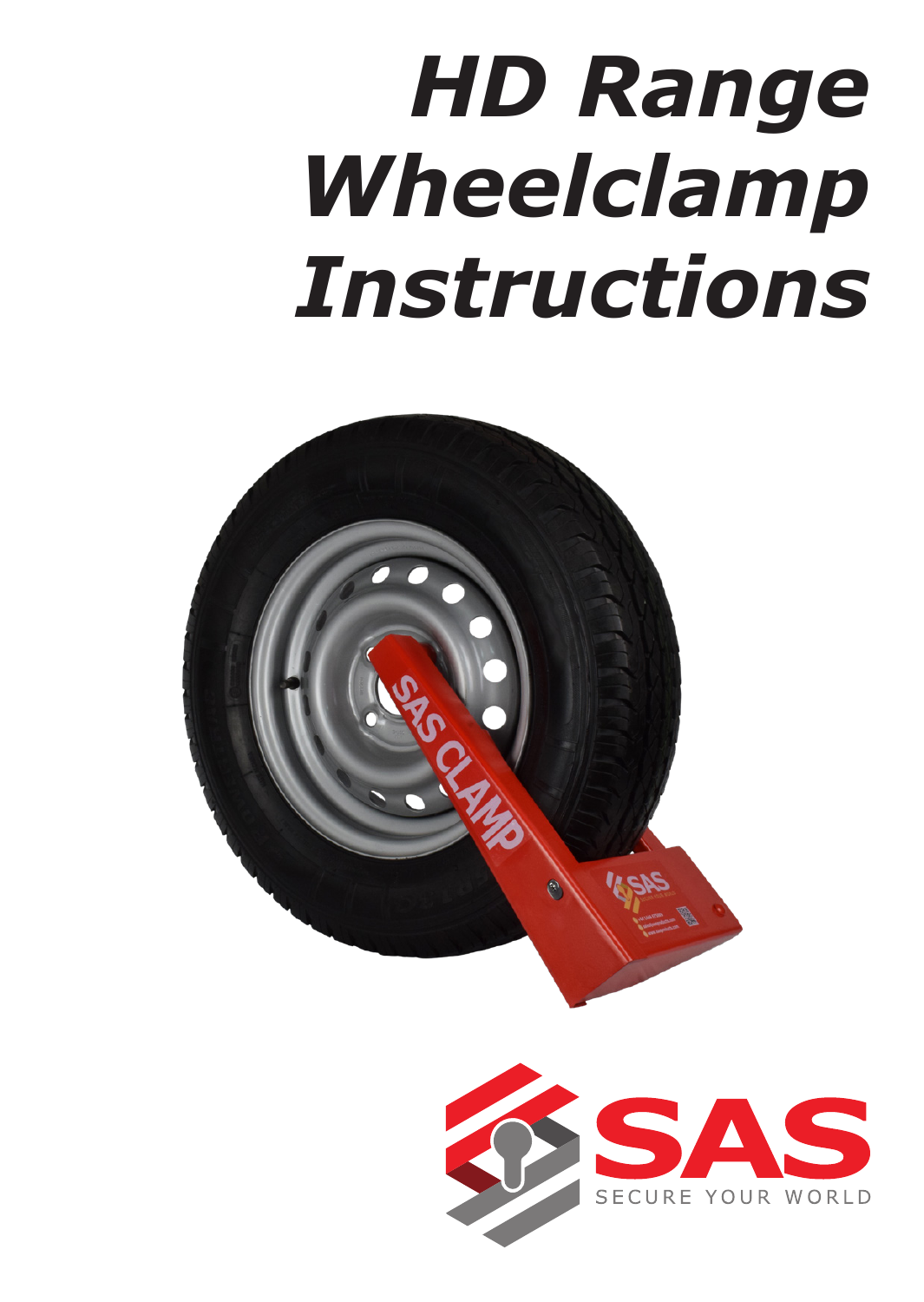# **Diagram**



*Specific models may vary slightly from model shown* 

### **Maintenance**

On a regular basis for optimum performance:

- Clean and lubricate moving parts. We recommend using SAS Mint General Protectant Spray to lubricate and protect the locks of all our products.
- Unwind the adjusting screw behind 'A' and remove pin 'E' - Grease the pin and reassemble. We recommend using SAS Corrosion Block Waterproof Grease.

# **Spare Parts**

Replacement Parts can be ordered at your local SAS dealer, or online at www.sasproducts.com

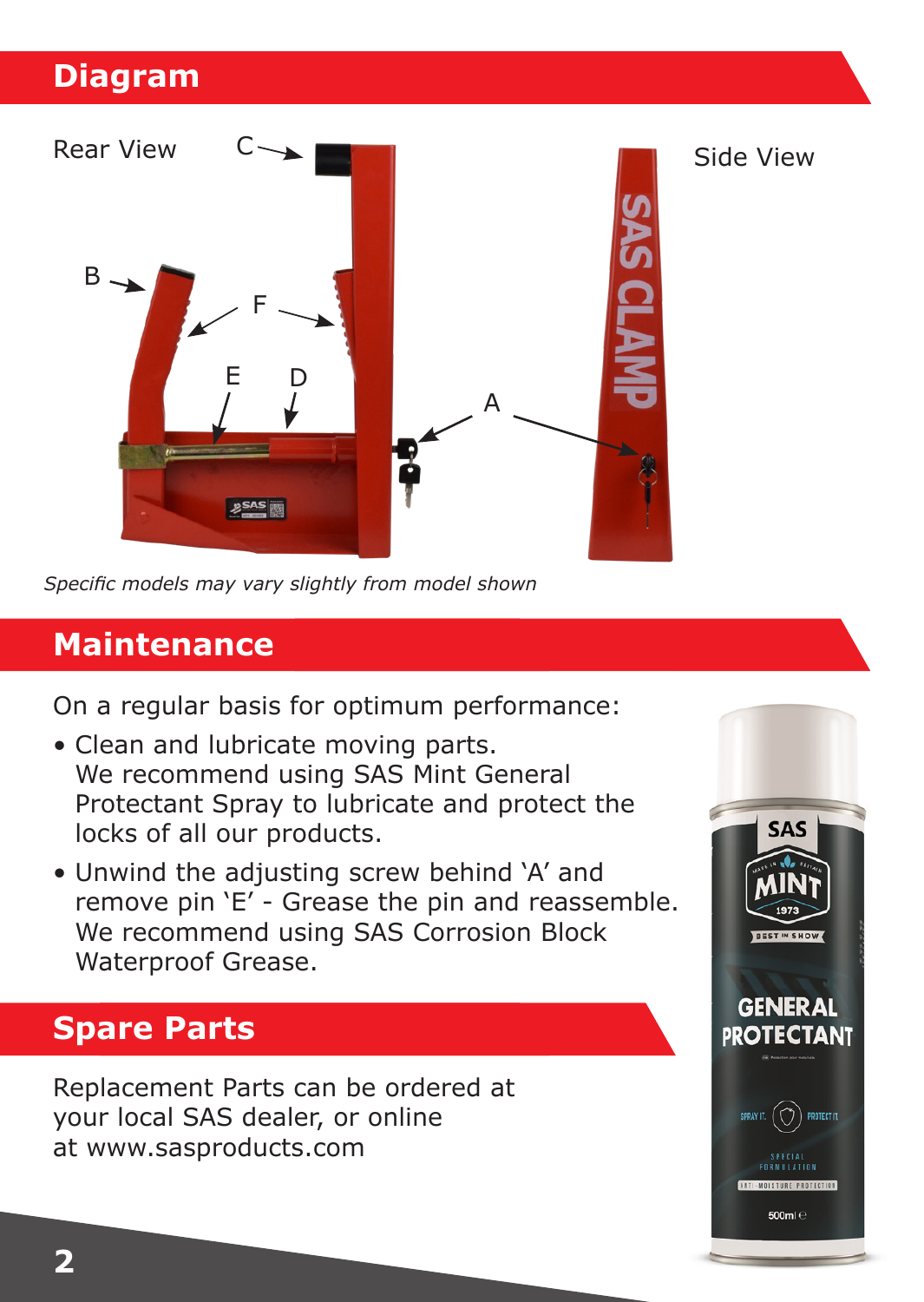# **SAS HD Range Fitting Instructions**

- 1. Insert the key into the lock, ensuring that the key fits all the way into the lock, leaving only 5mm of key shaft exposed. Turn key and remove the lock from the front arm at "A".
- 2. Insert Allen key into bolt inside socket "A".
- 3. Turn the Allen key in an anticlockwise direction to open rear arm "B" to sufficient distance to enable the clap to be placed over the tyre.
- 4. Locate the tube "C" over the wheel nut, move the clamp down until the tyre comes into contact with the lower frame marked "D". The teeth on the arms of the SAS Clamp "F" should now be in line with the wheel rims (It is not essential for the base of the clamp to be in contact with the ground).
- 5. Using the Allen key, AND HOLDING THE CLAMP IN POSITION turn the key in a clockwise direction until the clamp is locked tight onto the wheel, then replace the lock.
- 6. Replace the lock by inserting lock into lock housing, first ensuring that the key is inserted all the way into the lock, leaving only 5mm of key shaft exposed.

#### **IMPORTANT NOTICE:**

- **1. For maximum security it is essential to cut the front tube "C" down to allow the clamp to fit snugly to your particular wheel contour. This cuts possible leverage space to a minimum.**
- **2. For wheels with deep-set nuts/bolts extension tubes are available which lengthen the tube "C".**
- **3. For large rear hubs, the rear arm can be trimmed down to fit snugly onto the rear rim.**

#### **IT IS IMPERATIVE THAT THE CLAMP IS FITTED CORRECTLY FOR EFFECTIVE PROTECTION.**